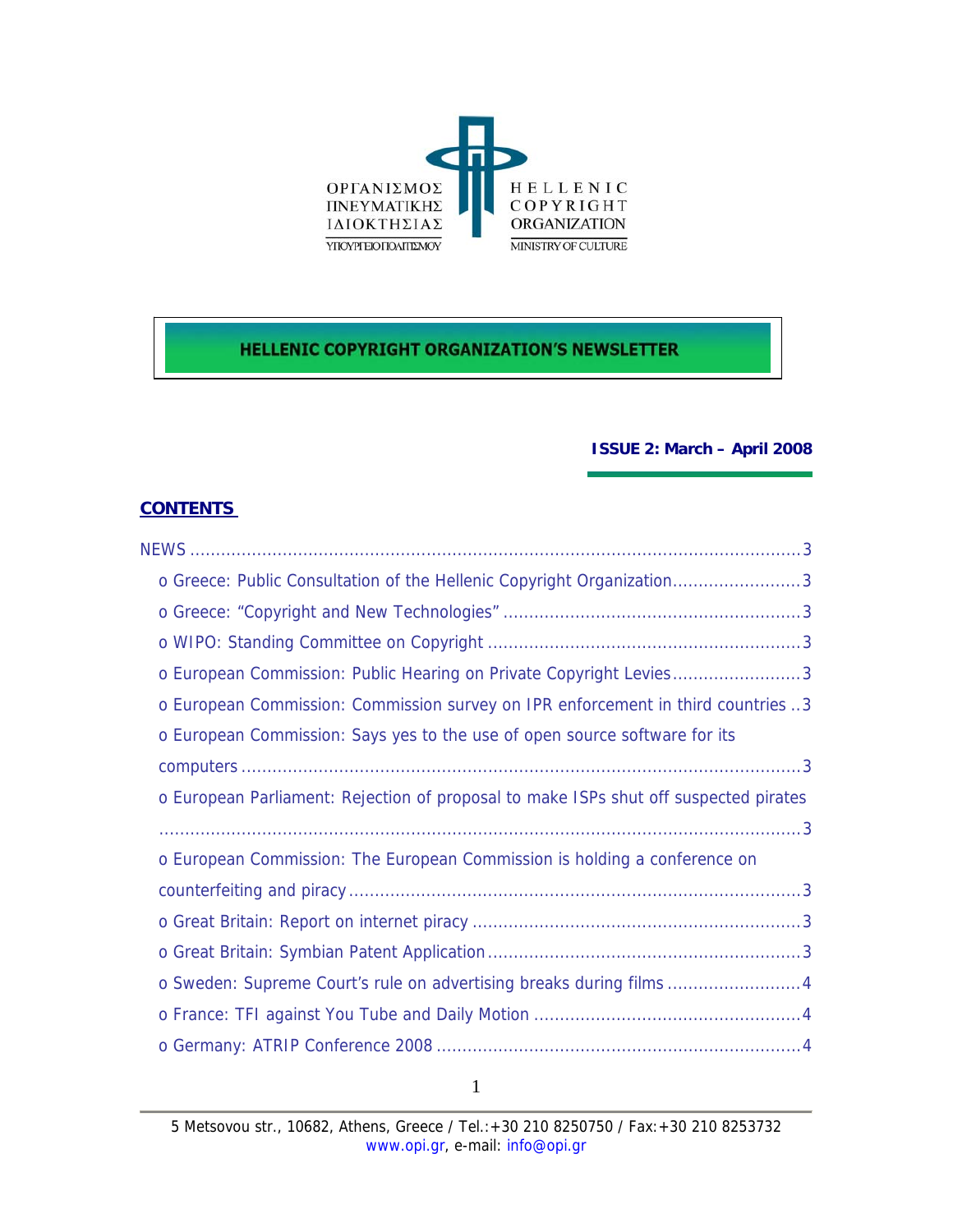| o 27 March 2008: Conference with the subject «The protection of Copyright in the |  |
|----------------------------------------------------------------------------------|--|
|                                                                                  |  |
|                                                                                  |  |
|                                                                                  |  |
|                                                                                  |  |
| o 26-27 June: International Conference «Copyright Policies and the Role of       |  |
|                                                                                  |  |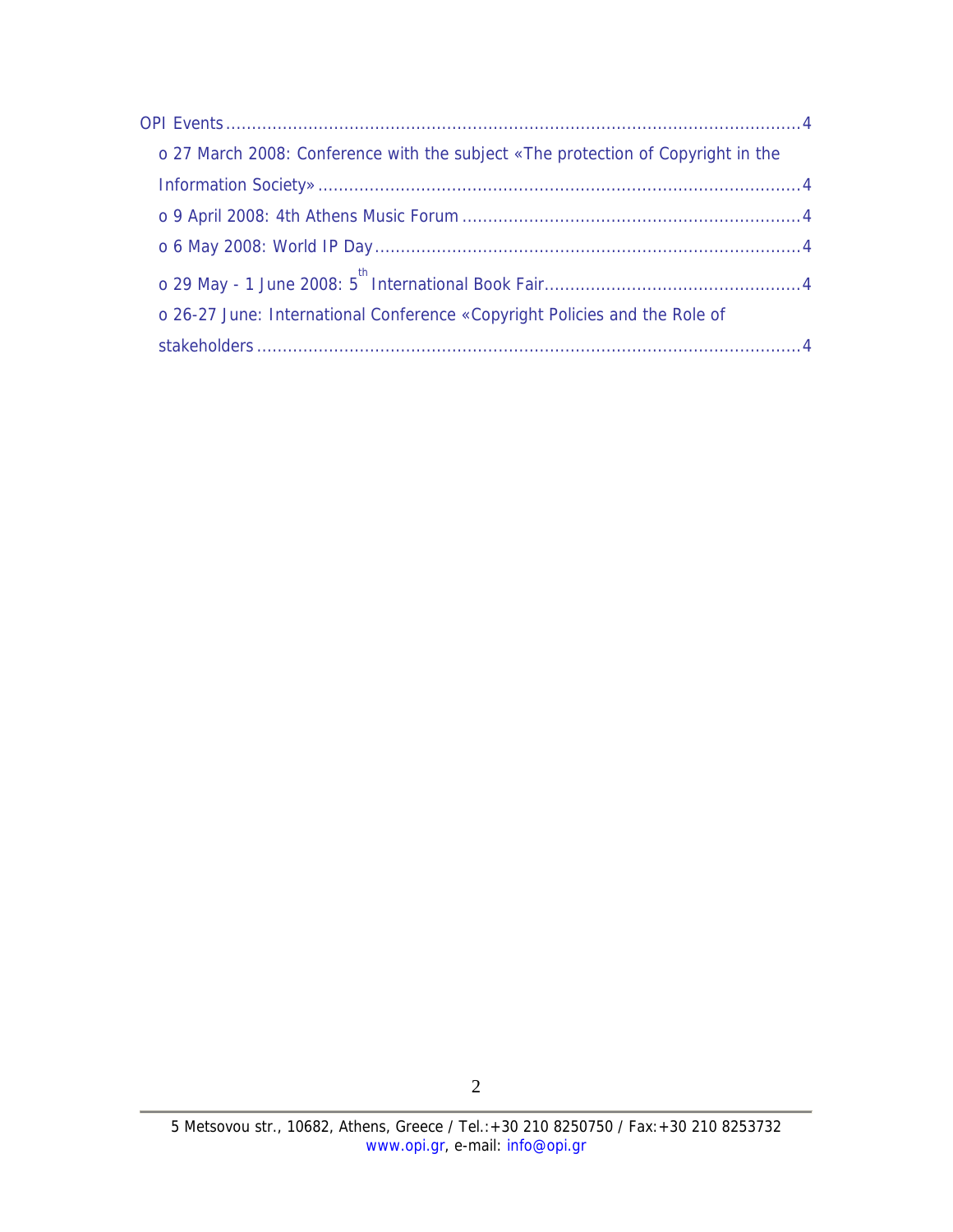## <span id="page-2-0"></span>**NEWS**

**o Greece: Public Consultation of the Hellenic Copyright Organization** 

Source: http://web.opi.gr/portal/page/portal/opi/contact.html/consultation.html

**o Greece: "Copyright and New Technologies"** 

**o WIPO: Standing Committee on Copyright** 

Source: http://www.ip-watch.org/weblog/index.php?p=952

**o European Commission: Public Hearing on Private Copyright Levies** 

Source: http://ec.europa.eu/internal\_market/copyright/levy\_reform/index\_en.htm

**o European Commission: Commission survey on IPR enforcement in third countries** 

Source: IPR Helpdesk

**o European Commission: Says yes to the use of open source software for its computers** 

Source: Endiamesa, Issue no 35

**o European Parliament: Rejection of proposal to make ISPs shut off suspected pirates** 

Source: *http://www.ip-watch.org/weblog/index.php?p=1004* 

**o European Commission: The European Commission is holding a conference on counterfeiting and piracy** 

Source:

*http://europa.eu/rapid/pressReleasesAction.do?reference=IP/08/652&format=HT ML&aged=0&language=EN&guiLanguage=en*

**o Great Britain: Report on internet piracy** 

Source: http://www.variety.com/article/VR1117981753.html?categoryid=13&cs=1

**o Great Britain: Symbian Patent Application**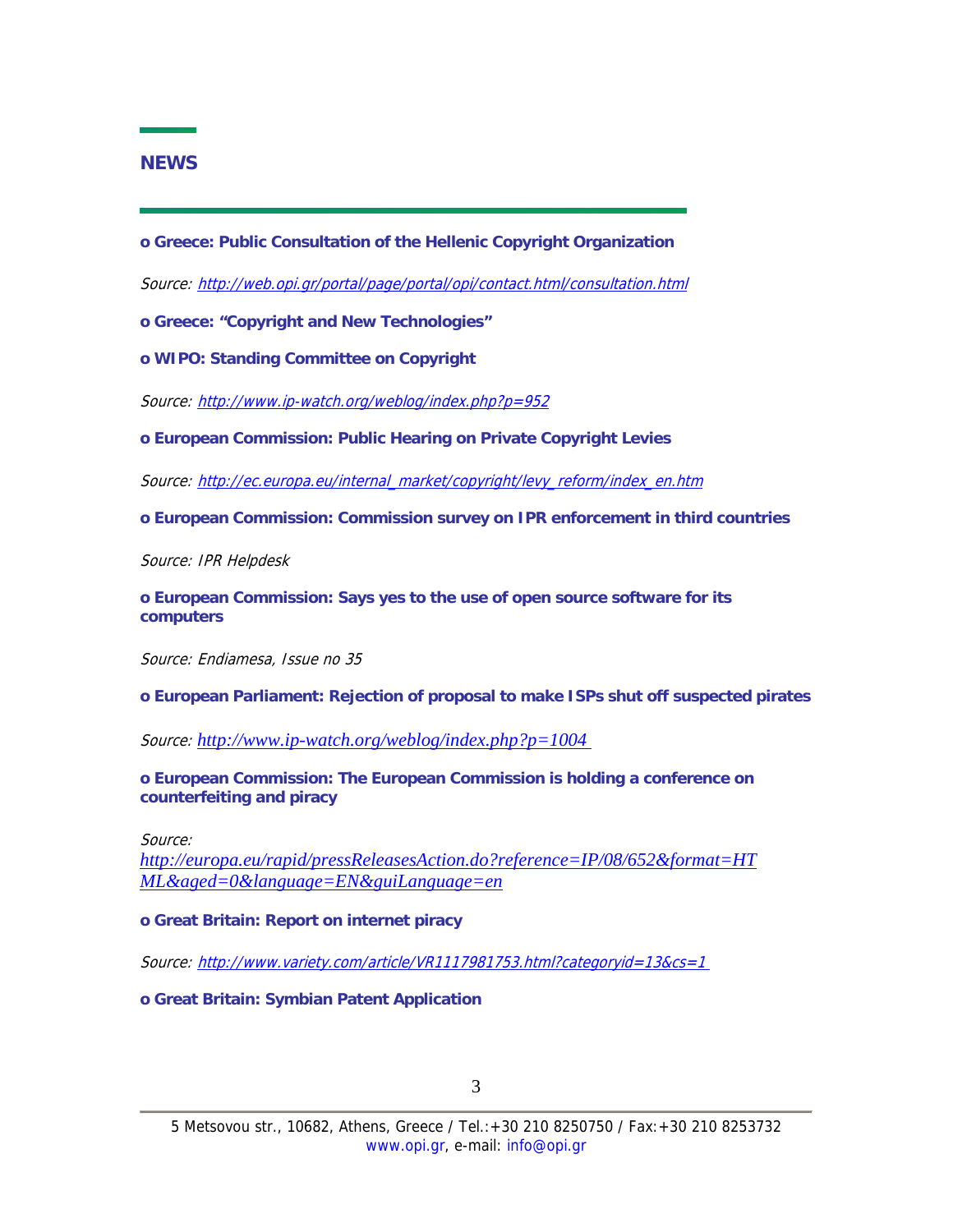<span id="page-3-0"></span>Source: www.allaboutsymbian.com/news/item/6972 Symbian\_wins\_in\_High\_Court\_Rule

**o Sweden: Supreme Court's rule on advertising breaks during films** 

Source: http://news.bbc.co.uk/2/hi/europe/7304096.stm

**o France: TFI against You Tube and Daily Motion** 

Source: Endiamesa, Issue no 36

**o Germany: ATRIP Conference 2008** 

Source: http://www.ip.mpg.de/go/atrip/

## **OPI Events**

**o 27 March 2008: Conference with the subject «The protection of Copyright in the Information Society»** 

- **o 9 April 2008: 4th Athens Music Forum**
- **o 6 May 2008: World IP Day**

**o 29 May - 1 June 2008: 5 th International Book Fair** 

**o 26-27 June: International Conference «Copyright Policies and the Role of Stakeholders»**